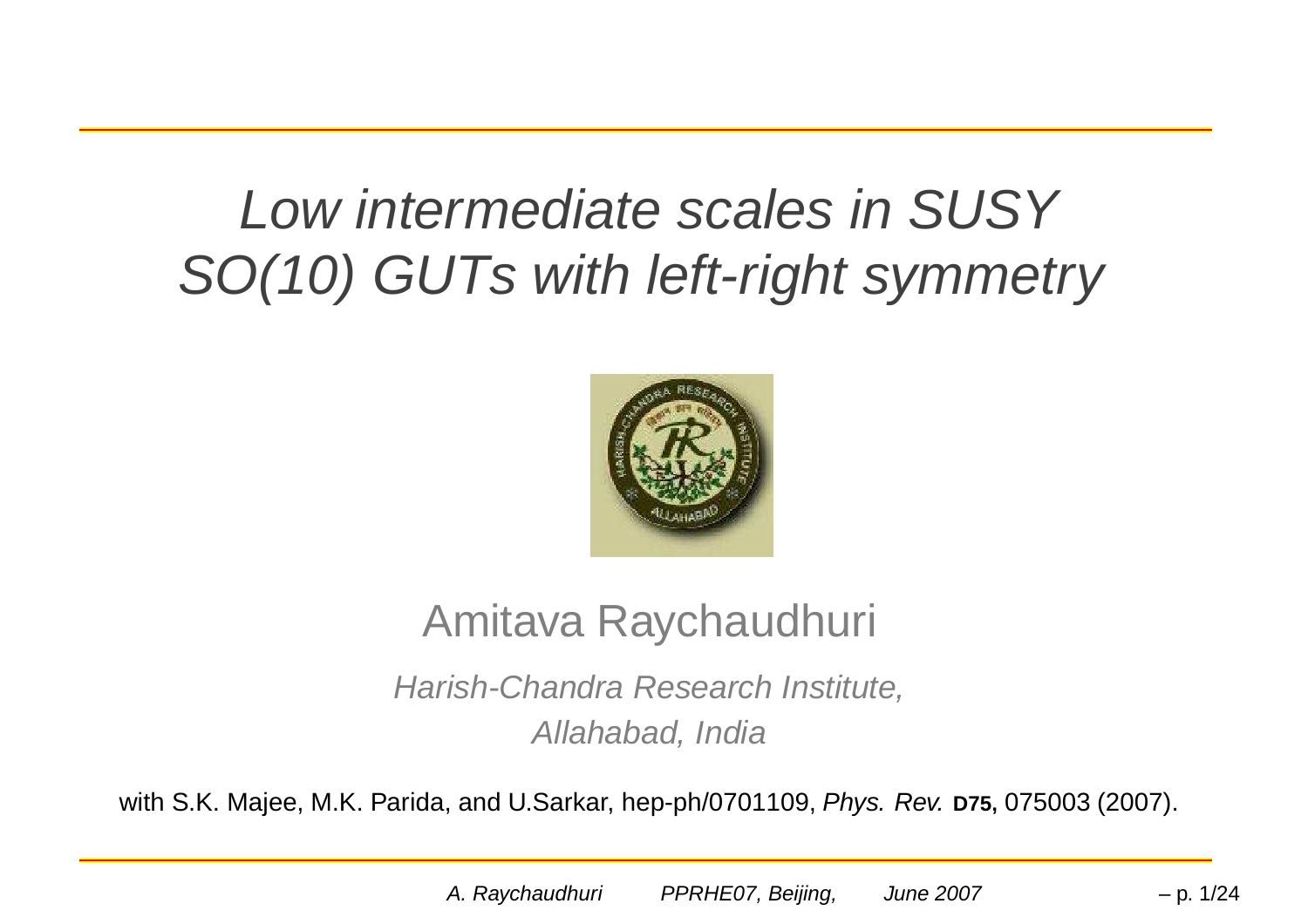



Question: Can low energy parity restoration be consistent with Grand Unification?

SO(10) symmetry breaking to SM

Difficulty of having a light  $M_R$ 

Some possible solutions

- Threshold corrections
- **All Higher dimension operators**
- **Additional multiplets**

### **Conclusions**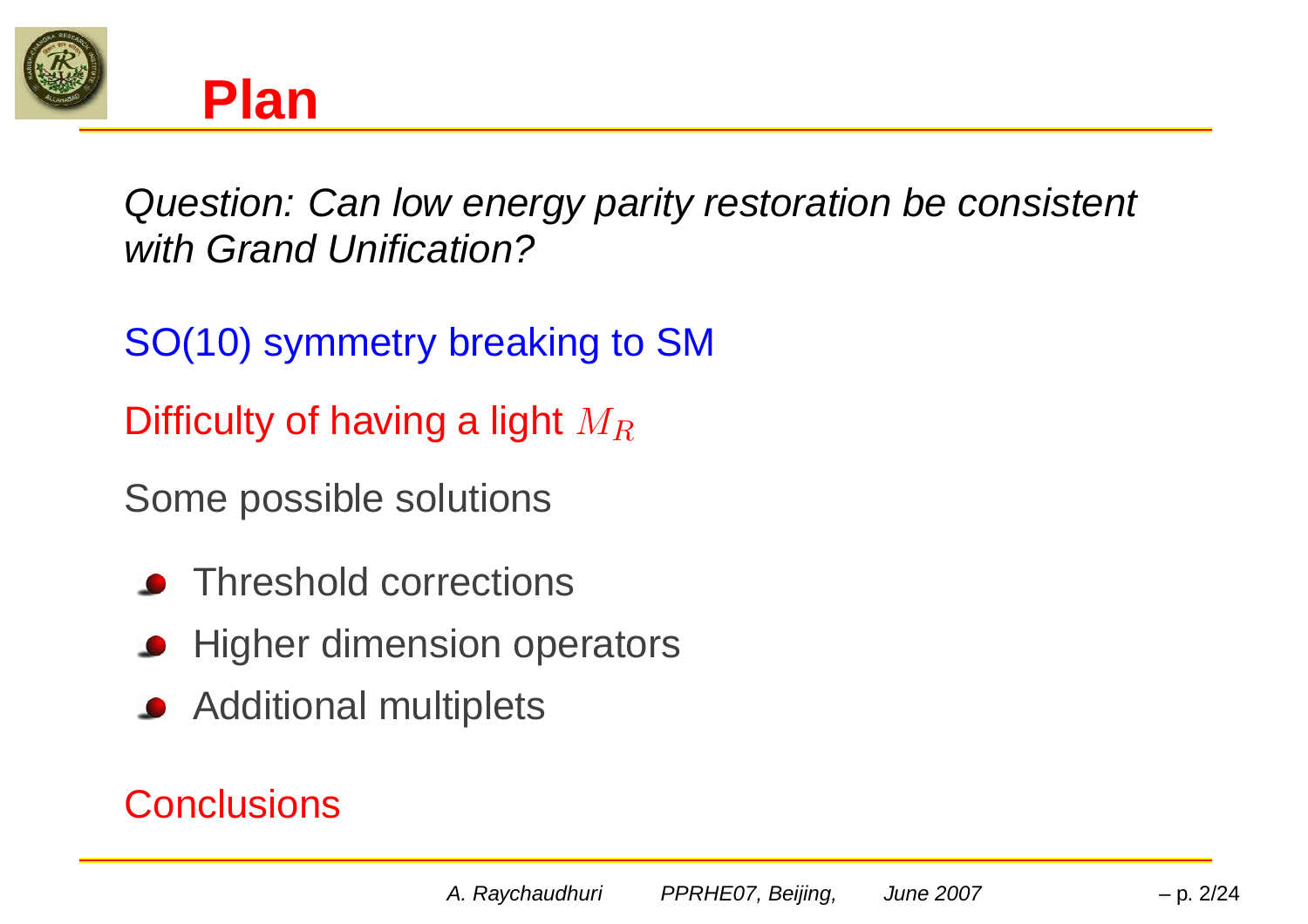

### **Symmetry breaking**



Parity restored above  $M_R$ . Also D-parity:  $q_L = q_R$ 

Model I with 16, Model II with 126

At  $M_R$ :

$$
\chi_{\mathbf{L}}(1,2,1,-1) + \chi_{\mathbf{R}}(1,1,2,-1) + \text{C.C} \Leftarrow \text{Model I} \\ \Delta_{\mathbf{L}}(1,3,1,2) + \Delta_{\mathbf{R}}(1,1,3,2) + \text{C.C} \Leftarrow \text{Model II}
$$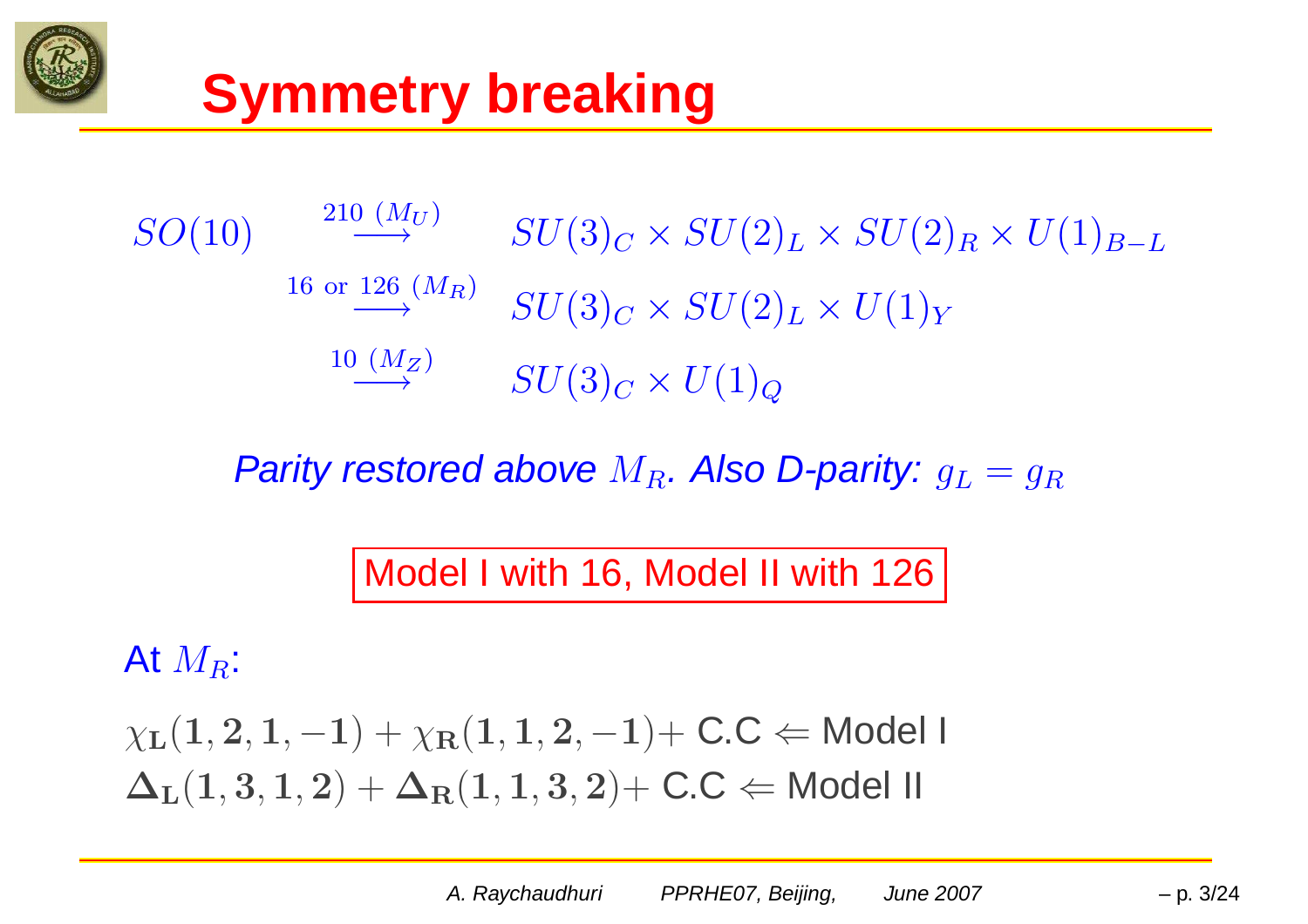

### **Symmetry breaking (Contd.)**

Under Pati-Salam  $\{ SU(4)_c \times SU(2)_L \times SU(2)_R \}$  and  $(SU(3)_c \times SU(2)_L \times SU(2)_R \times U(1)_{B-L})$ 

210 $\begin{array}{lll} \textbf{0} & = & \{15,1,1\} + \{1,1,1\} + \{15,3,1\} + \{15,1,3\} + \ldots \end{array}$  $\overbrace{\hspace{1.5em}}$  $potential \; difficulty$ = $(1, 1, 1, 0) + (8, 1, 1, 0) + (3, 1, 1, \frac{4}{3}) + (\overline{3}, 1, 1, -\frac{4}{3}) + (1, 1, 1, 0) + \ldots$ 

**126** = {10,3,1} + {10,1,3} + (15,2,2) + ...  
\n= (1,3,1,-2) + (1,1,3,2) + (6,3,1,\frac{2}{3}) + (6,1,3,-\frac{2}{3}) + ...  
\n**16** = {
$$
\overline{4}
$$
,2,1} + {4,1,2}

$$
= {4,2,1} + {4,1,2}
$$
  
= (1,2,1,1) + (1,1,2,-1) + (3,2,1,- $\frac{1}{3}$ ) + (3,1,2,  $\frac{1}{3}$ )

10 = {1,2,2} + {6,1,1}  
= (1,2,2,0) + (3,1,1,-
$$
\frac{2}{3}
$$
) + ( $\overline{3}$ ,1,1,  $\frac{2}{3}$ )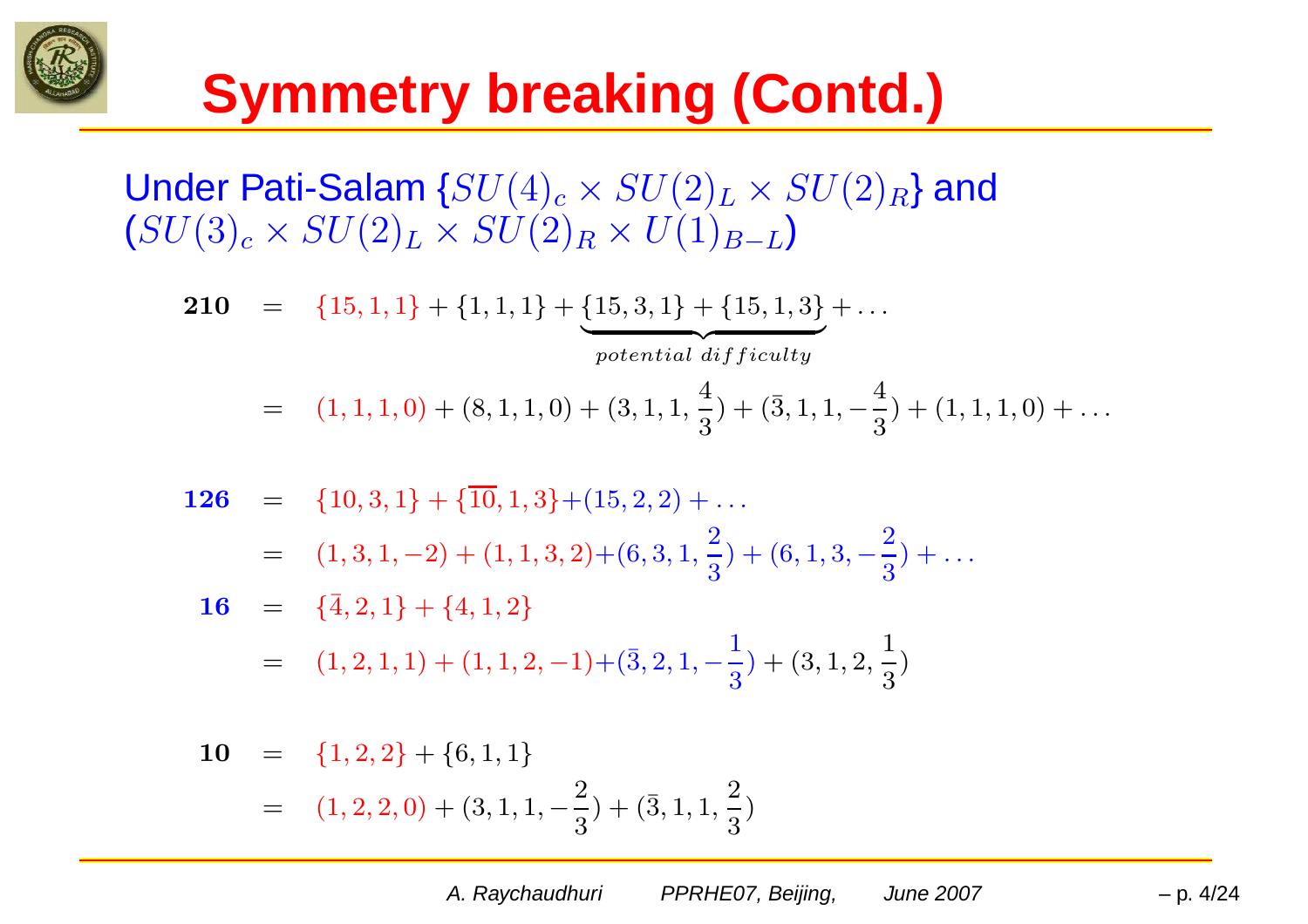

### **RG Equations**

Two-step evolution: 
$$
M_Z \to M_R \to M_U
$$

$$
\frac{1}{\alpha_i(M_Z)} = \frac{1}{\alpha_i(M_R)} + \frac{a_i}{2\pi} \ln \frac{M_R}{M_Z} + \Theta_i - \Delta_i,
$$
  

$$
\frac{1}{\alpha_i(M_R)} = \frac{1}{\alpha_i(M_U)} + \frac{a'_i}{2\pi} \ln \frac{M_U}{M_R} + \Theta'_i - \Delta'_i - \Delta_i^{(gr)},
$$

 $\Theta \Rightarrow$  two-loop,  $\Delta \Rightarrow$  threshold corr.,  $\Delta^{(gr)} \Rightarrow$  Higher dim. op.

Only 1-loop, No threshold, No higher dim.  $\Rightarrow M_R \simeq 1.3 \times 10^{16}~{\rm GeV}, \quad M_U \simeq 2.9 \times 10^{16}~{\rm GeV}.$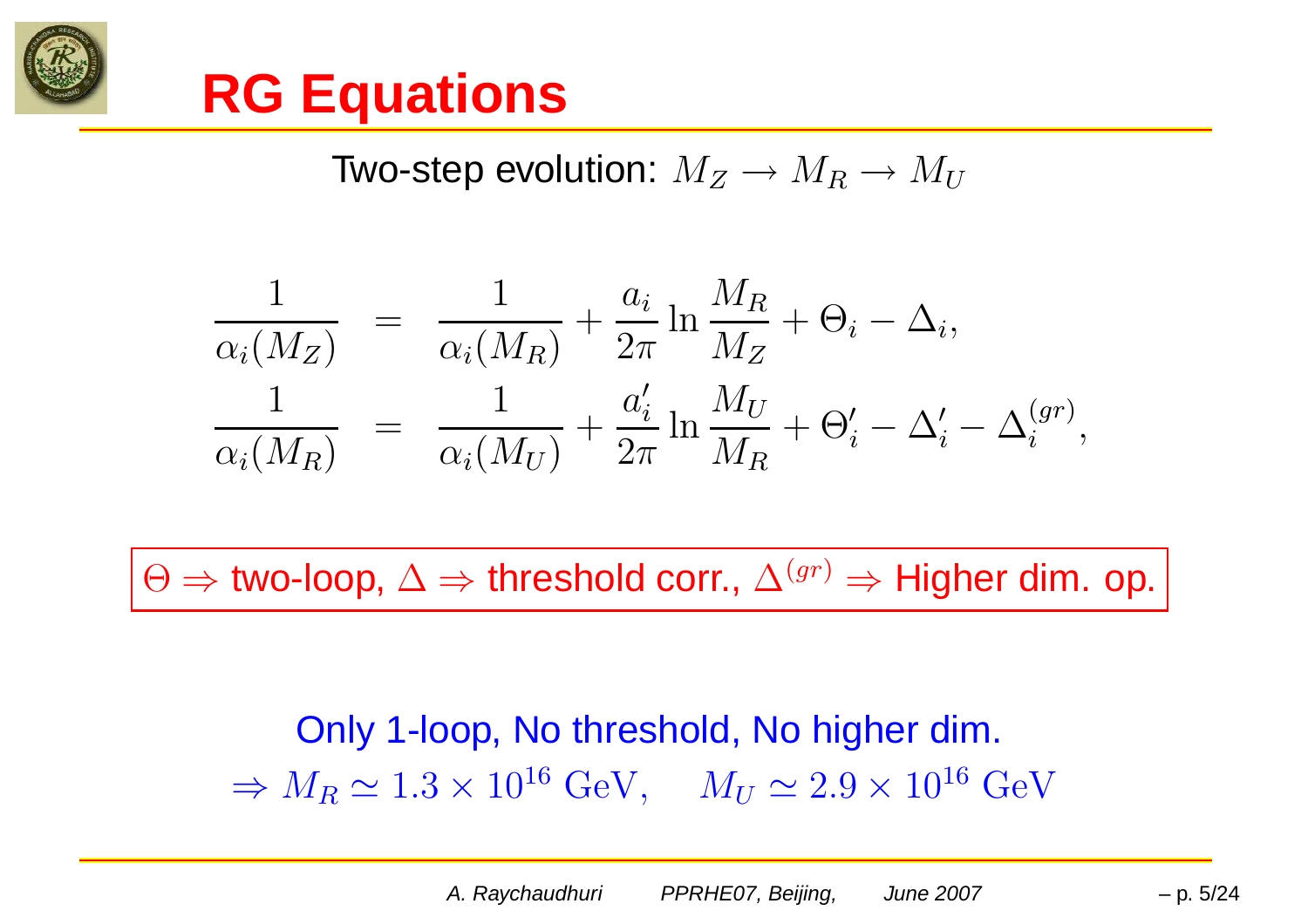

### **RG Equations: 2-loop**

$$
\Theta_i = \frac{1}{4\pi} \sum_j B_{ij} \ln \frac{\alpha_j(M_R)}{\alpha_j(M_Z)},
$$
  

$$
\Theta'_i = \frac{1}{4\pi} \sum_j B'_{ij} \ln \frac{\alpha_j(M_U)}{\alpha_j(M_R)},
$$
  

$$
B_{ij} = \frac{b_{ij}}{a_j}, B'_{ij} = \frac{b'_{ij}}{a'_{j}}.
$$

β function coefficients:  $a_i$  ⇒ 1-loop,  $b_{ij}$  ⇒ 2-loop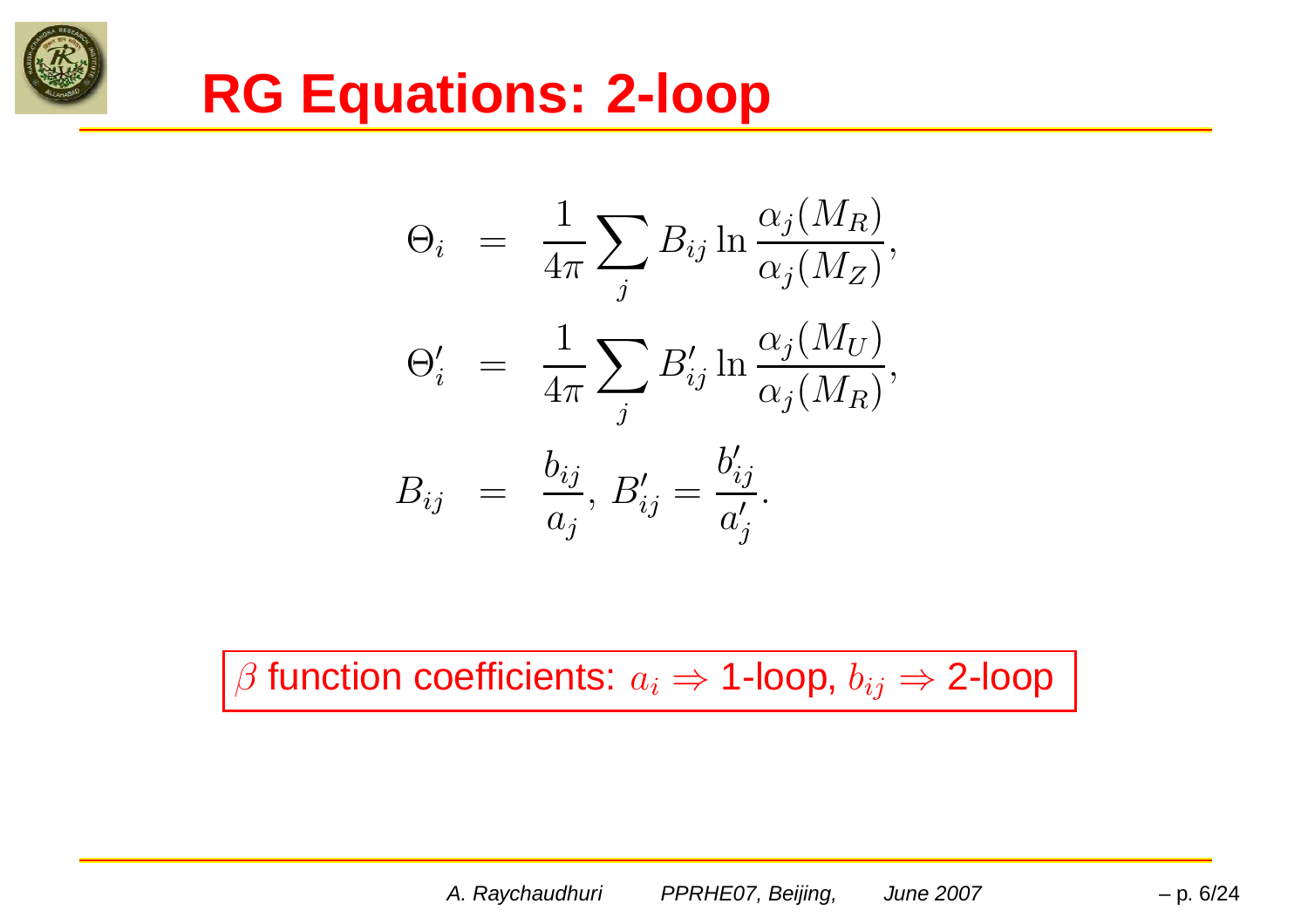## **RG Equations: Threshold, Higher dim.**

$$
\Delta_i^{(S)} = \frac{1}{2\pi} \Sigma_\alpha b_i^\alpha \ln \frac{M^\alpha}{M_S} \equiv \frac{b_i}{2\pi} \ln \frac{M_i}{M_S}, \quad b_i = \Sigma_\alpha b_i^\alpha,
$$
  

$$
\Delta_i^{(R)} = \frac{1}{2\pi} \Sigma_\beta c_i^\beta \ln \frac{M^\beta}{M_R} \equiv \frac{b_i'}{2\pi} \ln \frac{M_i}{M_R}, \quad b_i' = \Sigma_\beta c_i^\beta,
$$
  

$$
\Delta_i' = \frac{1}{2\pi} \Sigma_\gamma d_i^\gamma \ln \frac{M^\gamma}{M_U} \equiv \frac{b_i''}{2\pi} \ln \frac{M_i}{M_U}, \quad b_i'' = \Sigma_\gamma d_i^\gamma.
$$

$$
\Delta_i^{(gr)} = -\frac{\epsilon_i}{\alpha_G}, i = BL, 2L, 2R, 3C.
$$

 $\epsilon_i$  from non-renormalisable operators.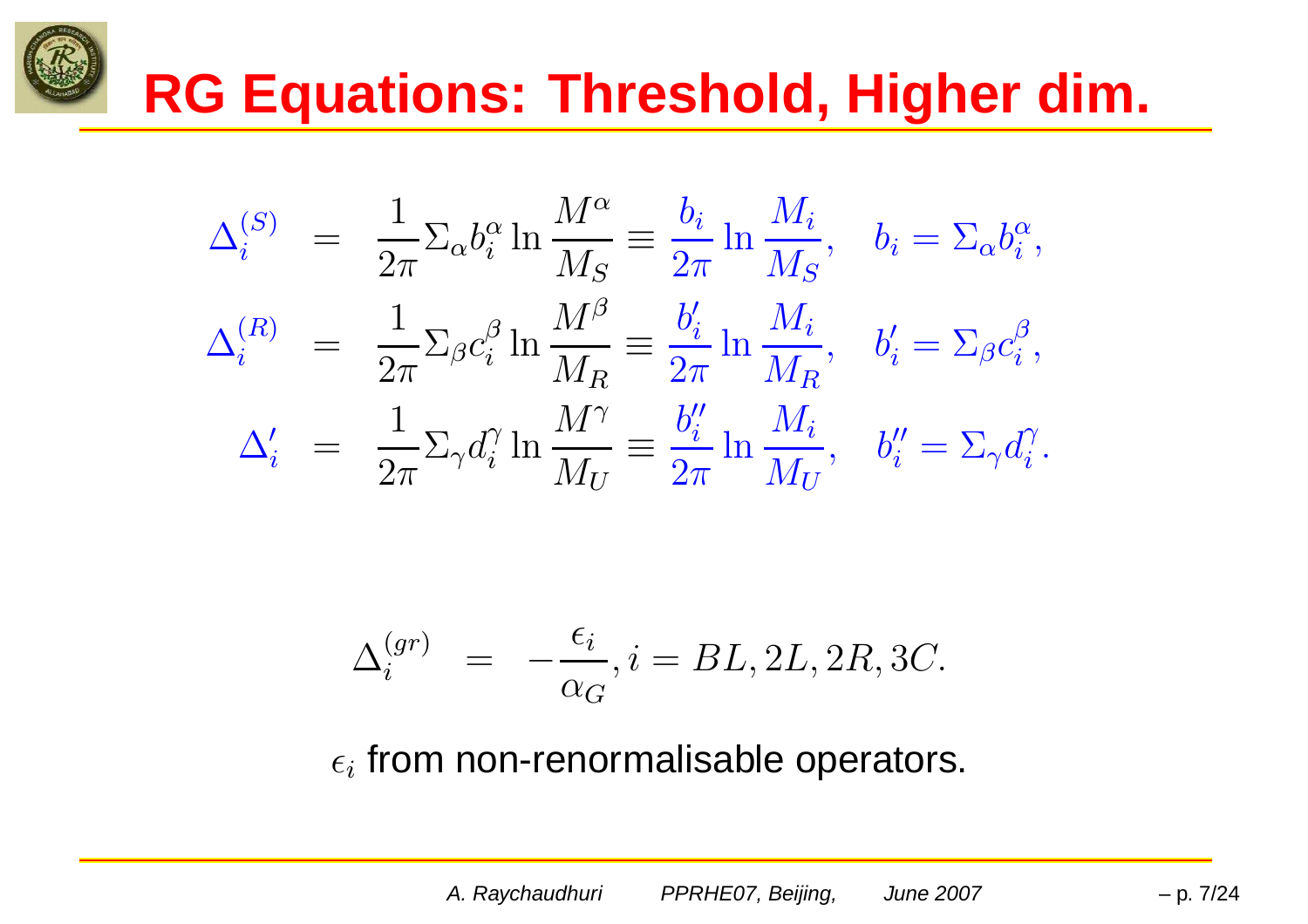# **Gauge evolution in SM**



A. Raychaudhuri PPRHE07, Beijing, June 2007  $-$  p. 8/24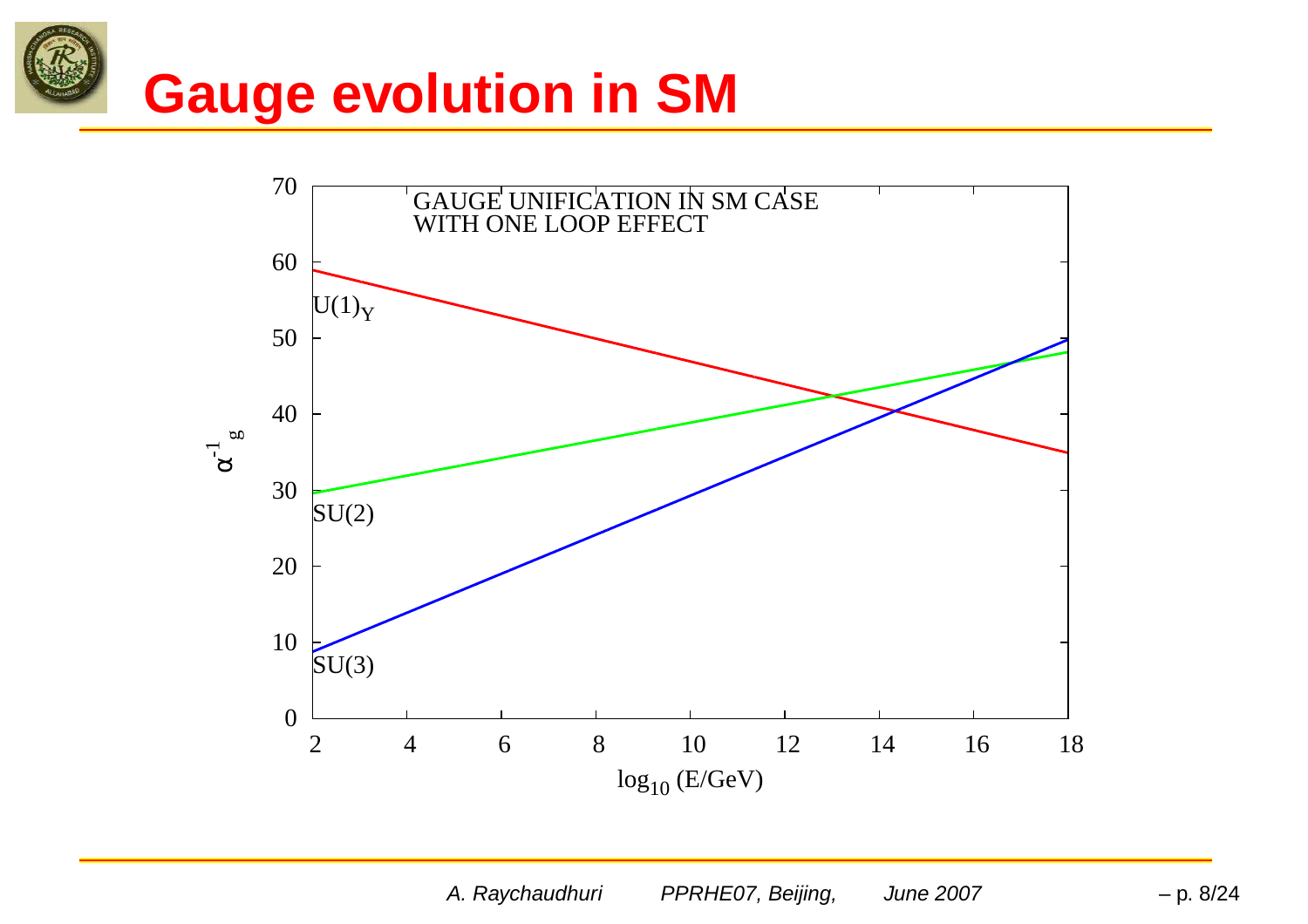# **Gauge evolution in MSSM**



A. Raychaudhuri PPRHE07, Beijing, June 2007  $-$  p. 9/24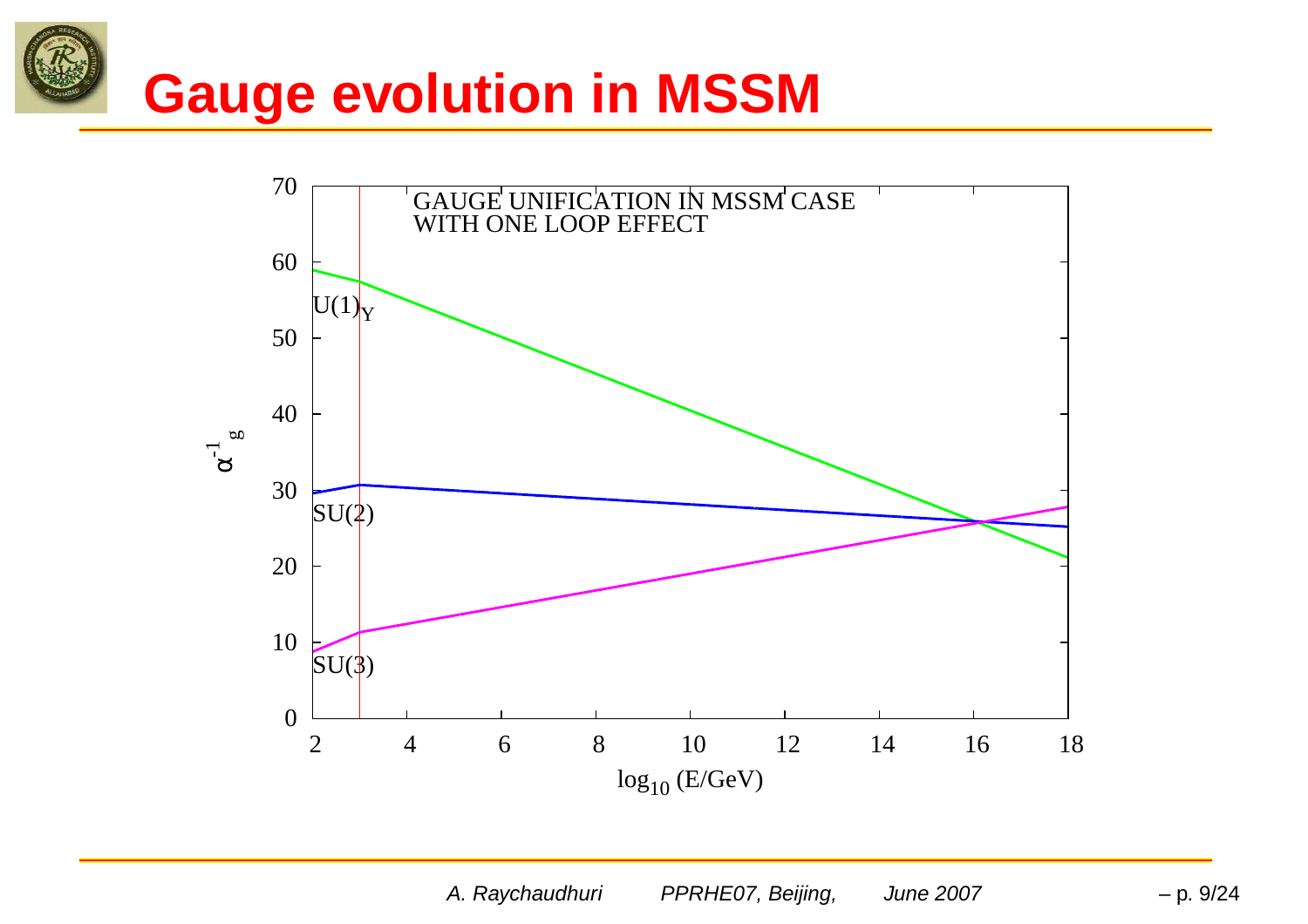### **Beta function coeffs in LRS Model**

Models I and II identical between  $M_Z$  and  $M_R^{\vphantom S}$ 

$$
\begin{pmatrix}\na_Y \\
a_{2L} \\
a_{3C}\n\end{pmatrix} = \begin{pmatrix}\n\frac{33}{5} \\
1 \\
-3\n\end{pmatrix},
$$

$$
b_{ij} = \begin{pmatrix} \frac{199}{25} & \frac{27}{5} & \frac{88}{5} \\ \frac{9}{5} & 25 & 24 \\ \frac{11}{5} & 9 & 14 \end{pmatrix}, i, j \subset \mathcal{G}_{std}.
$$

MSSM beta functions, set  $M_{SUSY}=M_Z$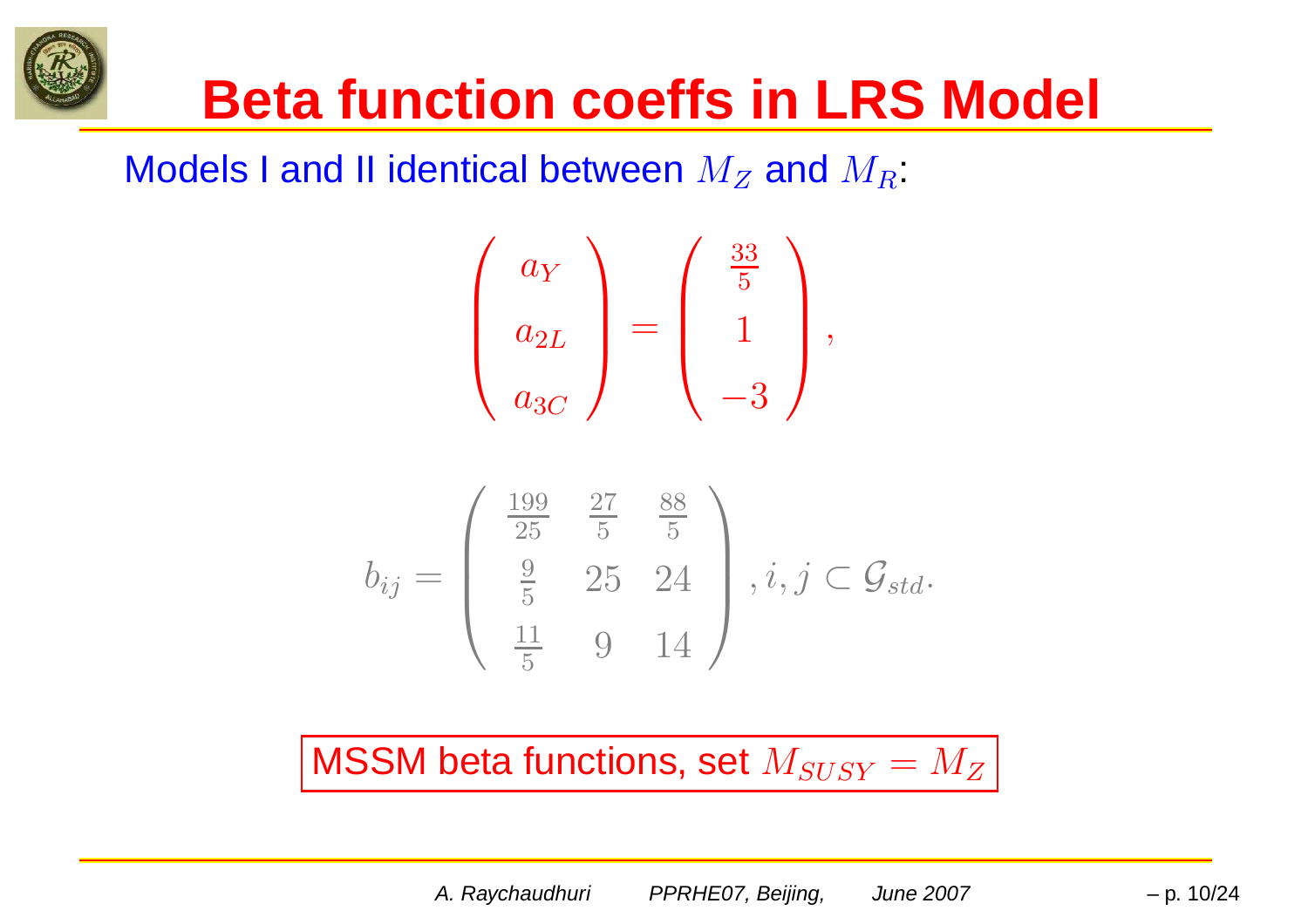

Above  $M_R$  till  $M_U$  at one loop:

$$
\begin{pmatrix}\na'_{BL} \\
a'_{2L} \\
a'_{3C}\n\end{pmatrix} = \begin{pmatrix}\n9 \\
2 \\
2 \\
-3\n\end{pmatrix}, \quad \text{Model I} \equiv 16 + \overline{16}
$$
\n
$$
\begin{pmatrix}\na'_{BL} \\
a'_{2L} \\
a'_{2R} \\
a'_{3C}\n\end{pmatrix} = \begin{pmatrix}\n24 \\
5 \\
5 \\
-3\n\end{pmatrix}, \quad \text{Model II} \equiv 126 + \overline{126}
$$

A. Raychaudhuri

PPRHE07, Beijing, June 2007  $-$  p. 11/24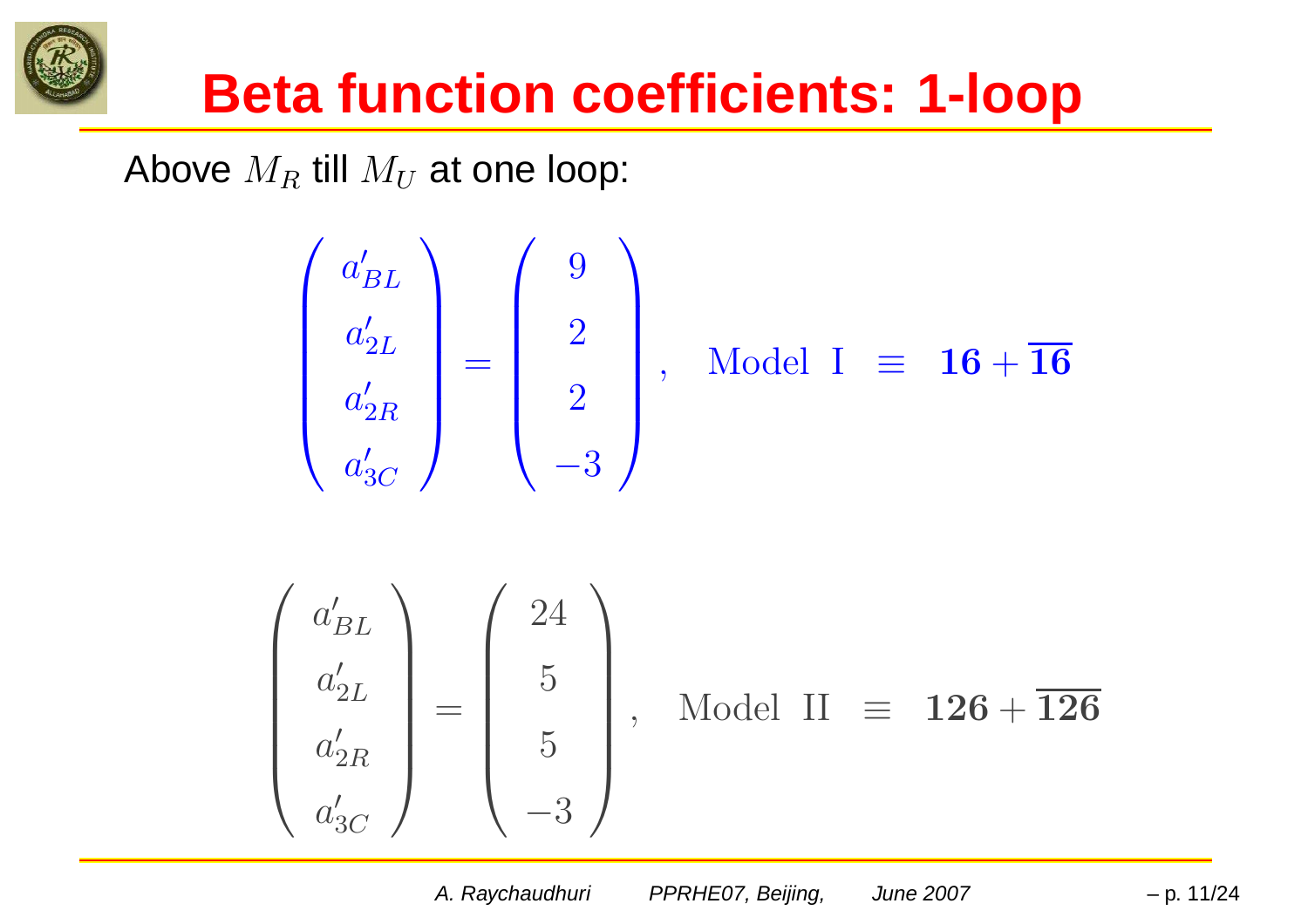

 $M_R$  to  $M_U$  two-loop coefficients:

$$
b'_{ij} = \begin{pmatrix} \frac{23}{2} & \frac{27}{2} & \frac{27}{2} & 8\\ \frac{9}{2} & 32 & 3 & 24\\ \frac{9}{2} & 3 & 32 & 24\\ 1 & 9 & 9 & 14 \end{pmatrix}, i, j \in \mathcal{G}_{LR}. \text{ Model I } \equiv \mathbf{16} + \overline{\mathbf{16}}
$$

$$
b'_{ij} = \begin{pmatrix} 115 & 81 & 81 & 8 \\ 27 & 73 & 3 & 24 \\ 27 & 3 & 73 & 24 \\ 1 & 9 & 9 & 14 \end{pmatrix}, i, j \in \mathcal{G}_{LR}.
$$
 Model II  $\equiv 126 + \overline{126}$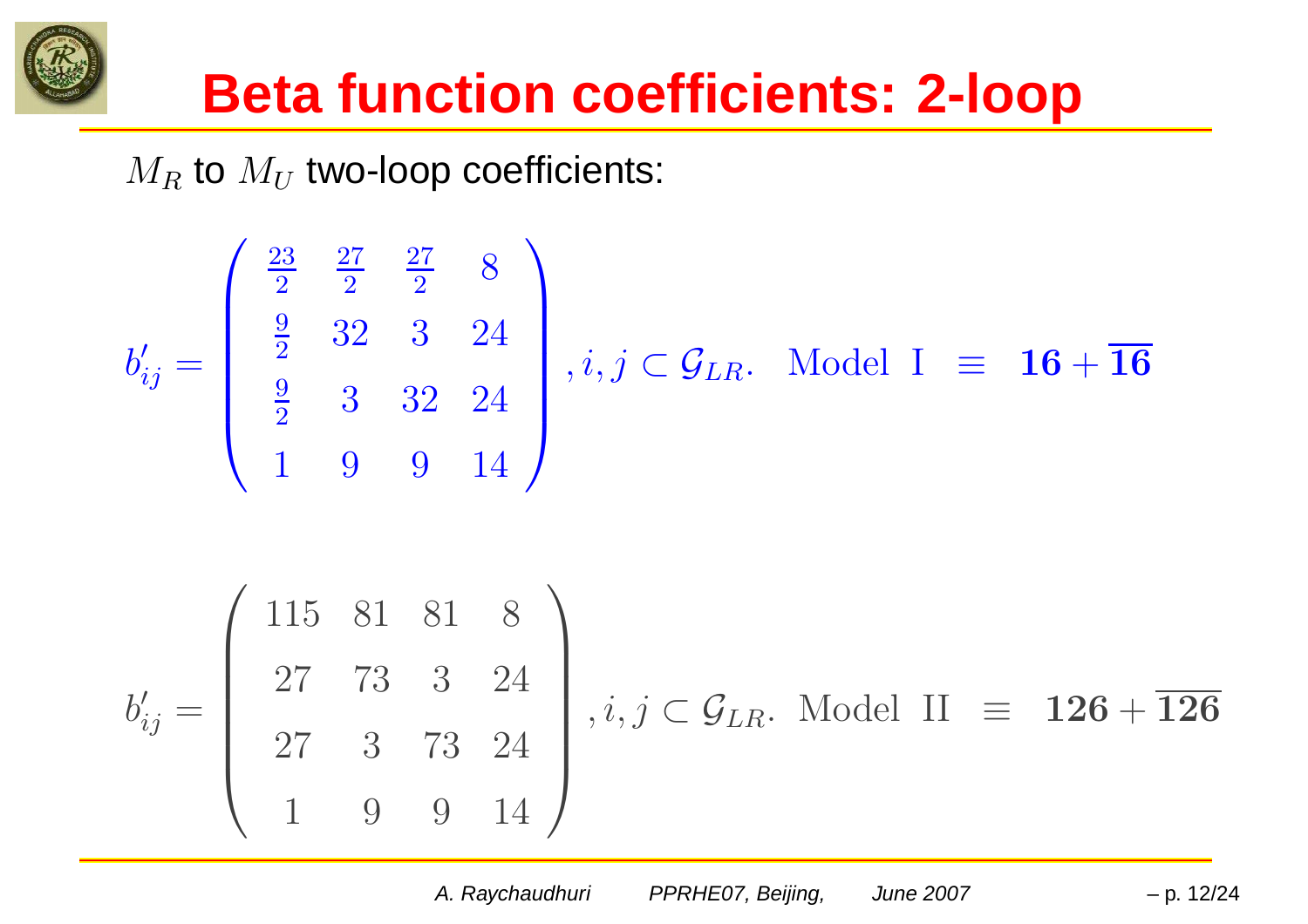

Input:

 $\alpha_S(M_Z) = 0.1187$ ,  $\alpha(M_Z) = 1/127.9$ ,  $\sin^2 \Theta_W = 0.2312$ 

Model I  $\equiv$   $16+16$ 

 $M_R^0 = 1.3 \times 10^{16} \text{ GeV}, \ \ \ \ \ M_U^0 = 2.9 \times 10^{16} \text{ GeV}. \ \ \ \ \ \alpha_G \simeq 1/24.25$ 

Model II  $\equiv$   $~126+126$ 

 $M_R^0 = 7.9 \times 10^{15} \ {\rm GeV}, \ \ \ \ \ M_U^0 = 1.9 \times 10^{16} \ {\rm GeV}. \ \ \ \ \ \alpha_G \simeq 1/24.00$ 

Parity restoration only at <sup>a</sup> high scale Inclusion of two-loop effects pushes  $M_R\to M_U$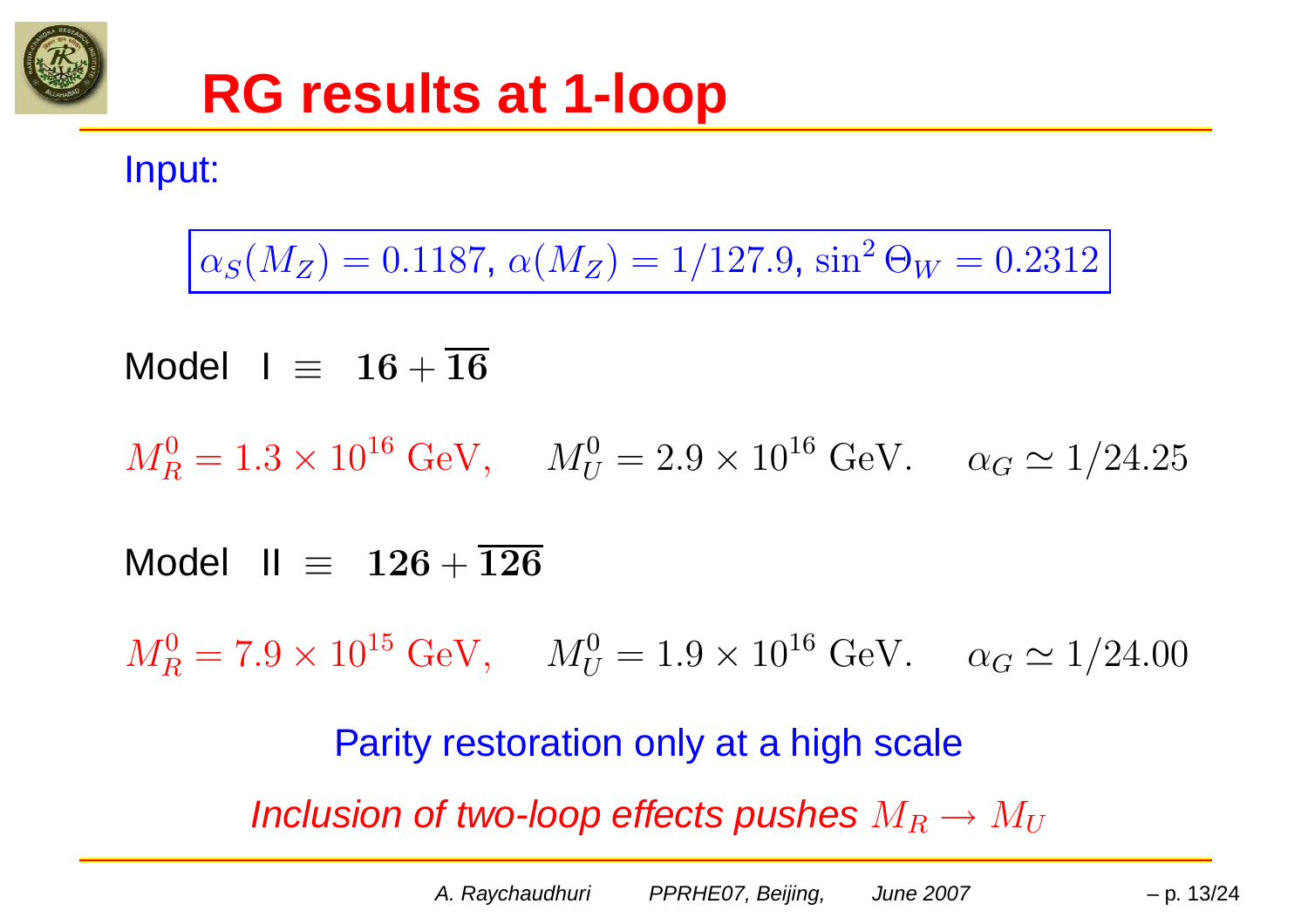

### **Possibilties for amelioration**

### Threshold Corrections

Origin: Small splitting of masses around threshold, e.g., SUSY spectrum. For big-sized representations like 210 or  $126 + \overline{126}$  the GUT-scale threshold corrections are sizable.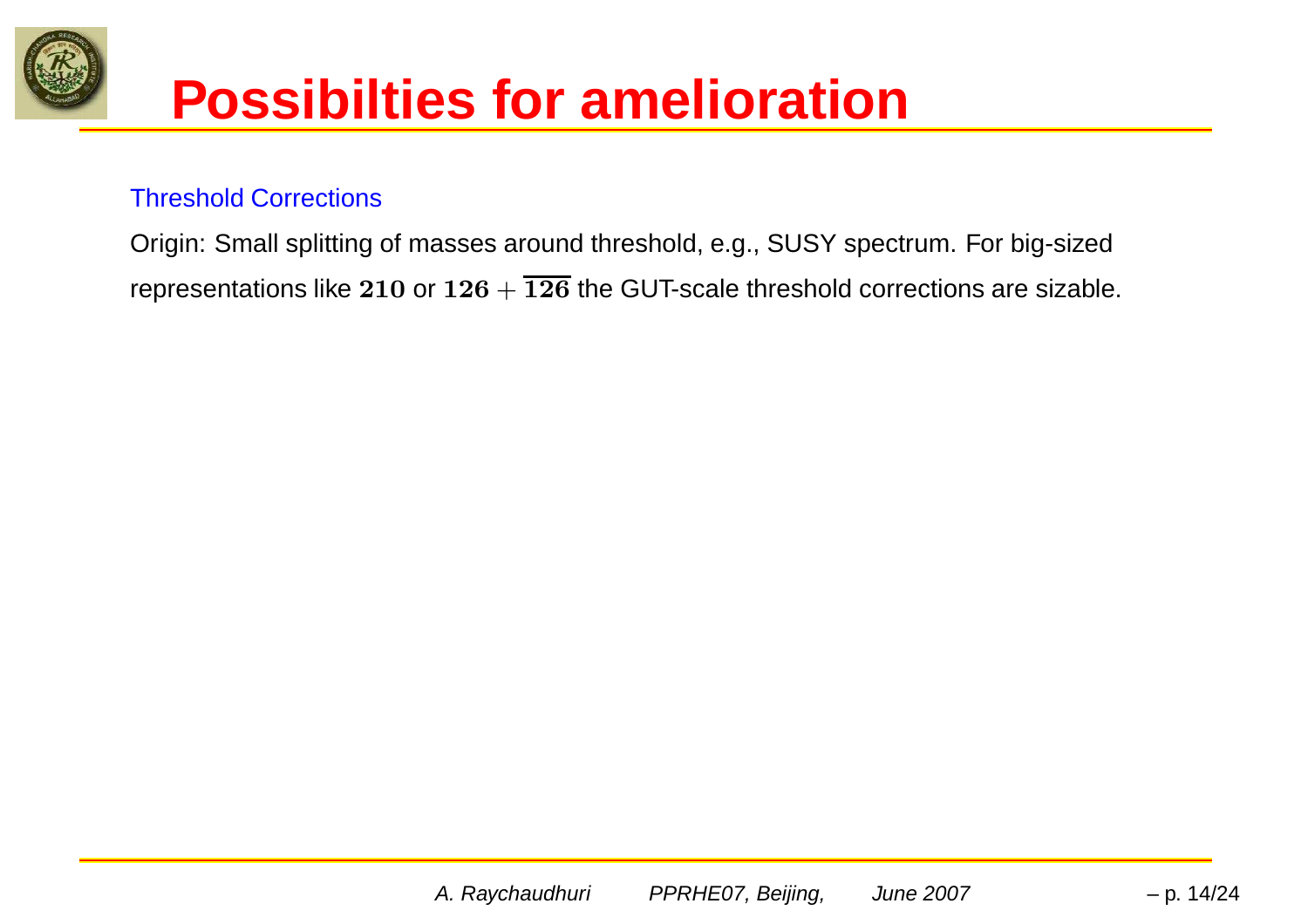

### **Possibilties for amelioration**

### Threshold Corrections

Origin: Small splitting of masses around threshold, e.g., SUSY spectrum. For big-sized representations like 210 or  $126 + \overline{126}$  the GUT-scale threshold corrections are sizable.

### Non-renormalizable interactions

Gauge invariant but non-renormalizable interaction terms suppressed by inverse powers of the Planck scale may arise from quantum gravity.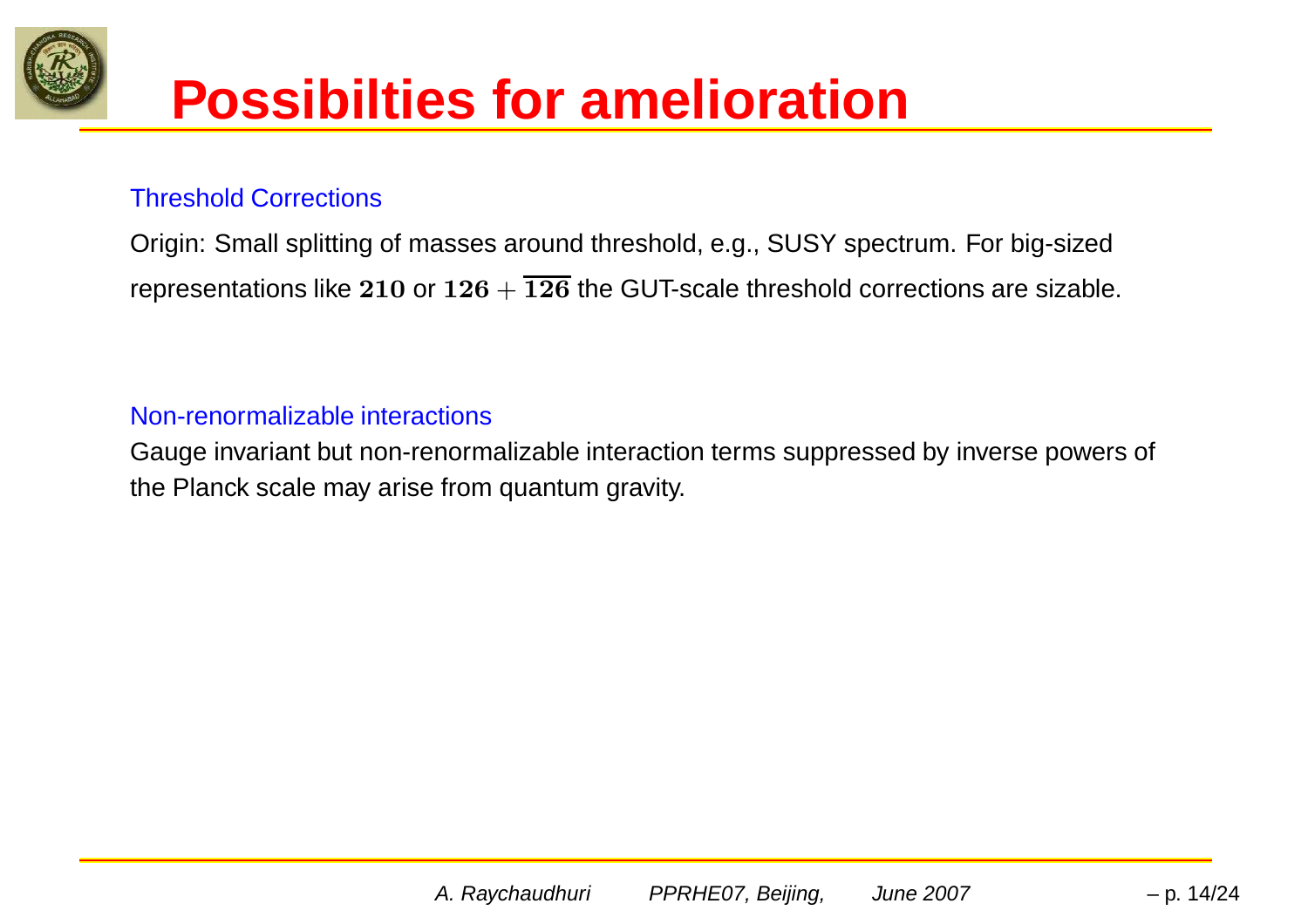

### **Possibilties for amelioration**

### Threshold Corrections

Origin: Small splitting of masses around threshold, e.g., SUSY spectrum. For big-sized representations like 210 or  $126 + \overline{126}$  the GUT-scale threshold corrections are sizable.

#### Non-renormalizable interactions

Gauge invariant but non-renormalizable interaction terms suppressed by inverse powers of the Planck scale may arise from quantum gravity.

#### Additional light fi elds

Additional light multiplets can lower  $M_R$ .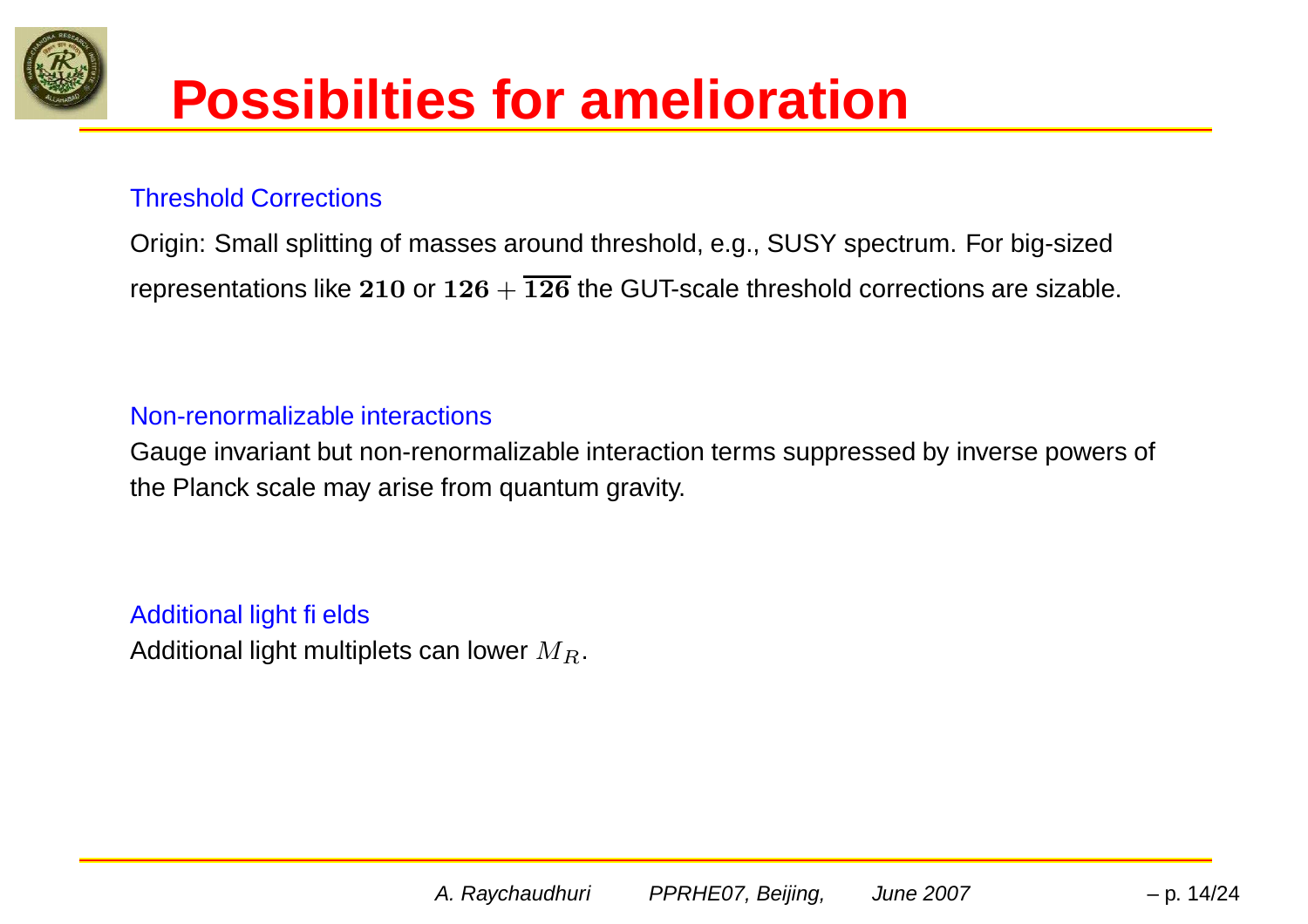

Superheavy components of  $210 \oplus 16 \oplus \overline{16} \oplus 10$  (Model I) not exactly degenerate at  $M_U$ :

$$
\Delta \ln \frac{M_R}{M_Z} = \frac{1}{7} \left[ \frac{125}{3} \ln \frac{M_1}{M_U} - 106 \ln \frac{M_2}{M_U} + \frac{196}{3} \ln \frac{M_3}{M_U} \right],
$$
  
\n
$$
\Delta \ln \frac{M_U}{M_Z} = \frac{1}{7} \left[ \frac{25}{3} \ln \frac{M_1}{M_U} + 53 \ln \frac{M_2}{M_U} - \frac{196}{3} \ln \frac{M_3}{M_U} \right].
$$

Enough room for significant lowering of  $M_R$  while keeping  $M_U$ within the Planck scale and with  $10 \geq M_i/M_U \geq 0.1.$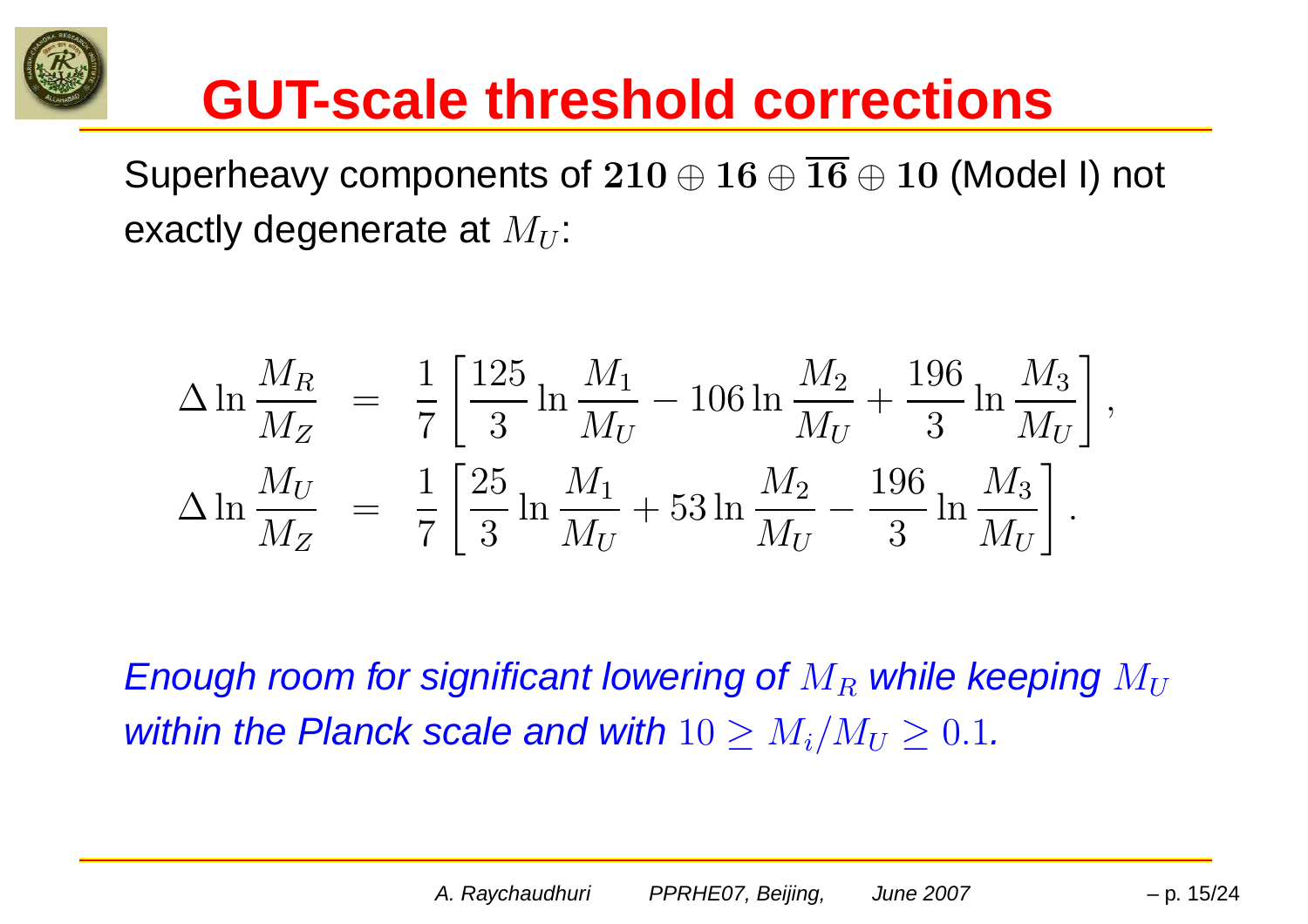

### **Typical solutions**

| $M_{R}$         | $M_U$                | $\frac{M_1}{M_U}$ | $\frac{M_2}{M_U}$ | $\frac{M_3}{M_U}$ | $\alpha_G^{-1}$ |
|-----------------|----------------------|-------------------|-------------------|-------------------|-----------------|
| (GeV)           | (GeV)                |                   |                   |                   |                 |
| $10^{11}$       | $1.2 \times 10^{19}$ | $(1.48)^{-1}$     | 1.48              | $(1.48)^{-1}$     | 23.7            |
| $10^{9}$        | $10^{18}$            | 0.272             | 1.770             | 0.831             | 23.7            |
| 10 <sup>7</sup> | $10^{18}$            | 0.158             | 1.950             | 0.832             | 23.7            |
| 10 <sup>7</sup> | $5 \times 10^{16}$   | 0.151             | 2.750             | 1.524             | 27.7            |
| 10 <sup>5</sup> | $5 \times 10^{18}$   | 0.180             | 3.30              | 1.076             | 26.7            |
| 10 <sup>3</sup> | $10^{19}$            | 0.154             | 4.760             | 1.301             | 28.7            |

GUT-scale threshold effect solutions (doublet model).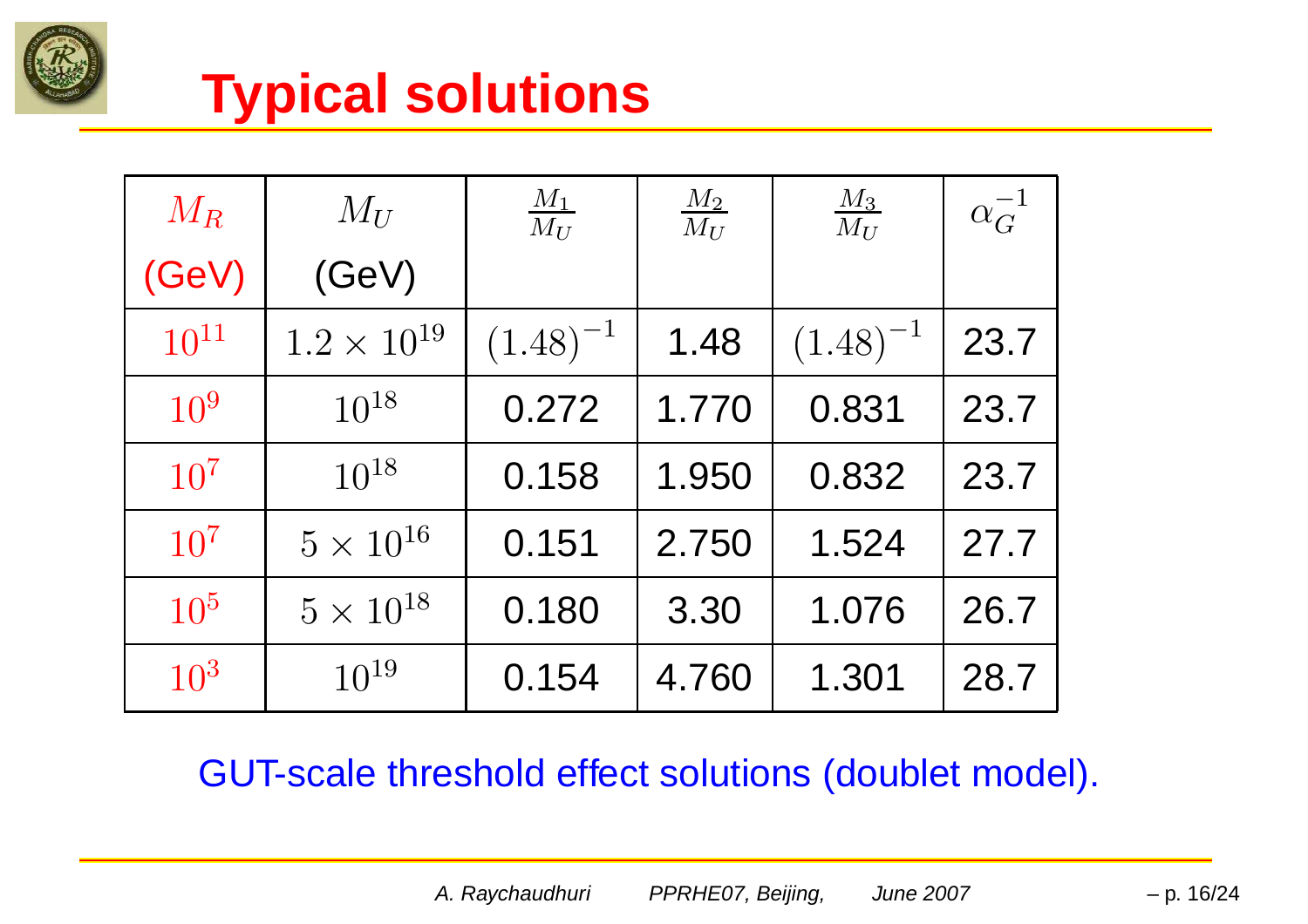

Superheavy components of  $210 \oplus 126 \oplus \overline{126} \oplus 10$  (Model II) not exactly degenerate at  $M_U$ :

$$
\Delta \ln \frac{M_R}{M_Z} = \left[ \frac{202}{9} \ln \frac{M_1}{M_U} - 87 \ln \frac{M_2}{M_U} + \frac{1159}{18} \ln \frac{M_3}{M_U} \right],
$$
  
\n
$$
\Delta \ln \frac{M_U}{M_Z} = \left[ \frac{101}{9} \ln \frac{M_1}{M_U} - 29 \ln \frac{M_2}{M_U} + \frac{305}{18} \ln \frac{M_3}{M_U} \right].
$$

Using GUT threshold effects  $M_R$  can be lowered up to  $\sim 10^{10}$ GeV while keeping  $M_U$  within the Planck scale.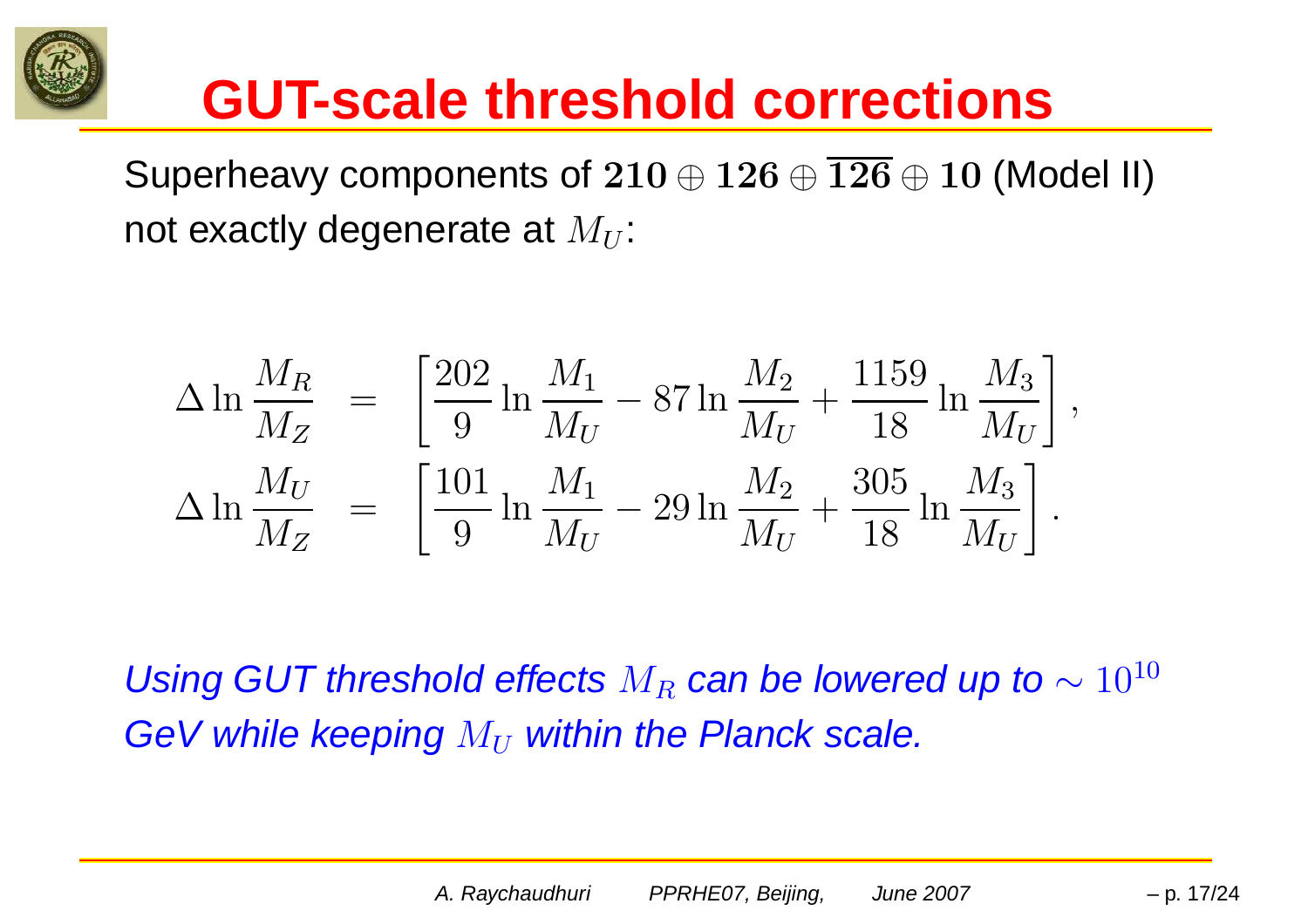

### **Typical solutions**

| $M_R$           | $M_U$                 | $\frac{M_1}{M_U}$ | $\frac{M_2}{M_U}$ | $\frac{M_3}{M_U}$ | $\alpha_G^{-1}$ |
|-----------------|-----------------------|-------------------|-------------------|-------------------|-----------------|
| (GeV)           | (GeV)                 |                   |                   |                   |                 |
| $5 \times 10^9$ | $1.58 \times 10^{16}$ | 2.204             | 1.200             | 0.659             | 15.0            |
| $10^{10}$       | $1.58 \times 10^{16}$ | 2.065             | 1.160             | 0.659             | 15.0            |
| $10^{11}$       | $1.58 \times 10^{16}$ | 1.661             | 1.050             | 0.656             | 15.0            |

GUT-scale threshold effect solutions (triplet model).

Obstruction in lowering of  $M_R$  below  $\sim 10^9$  GeV:  $\alpha_{B-L}$  hits the Landau Pole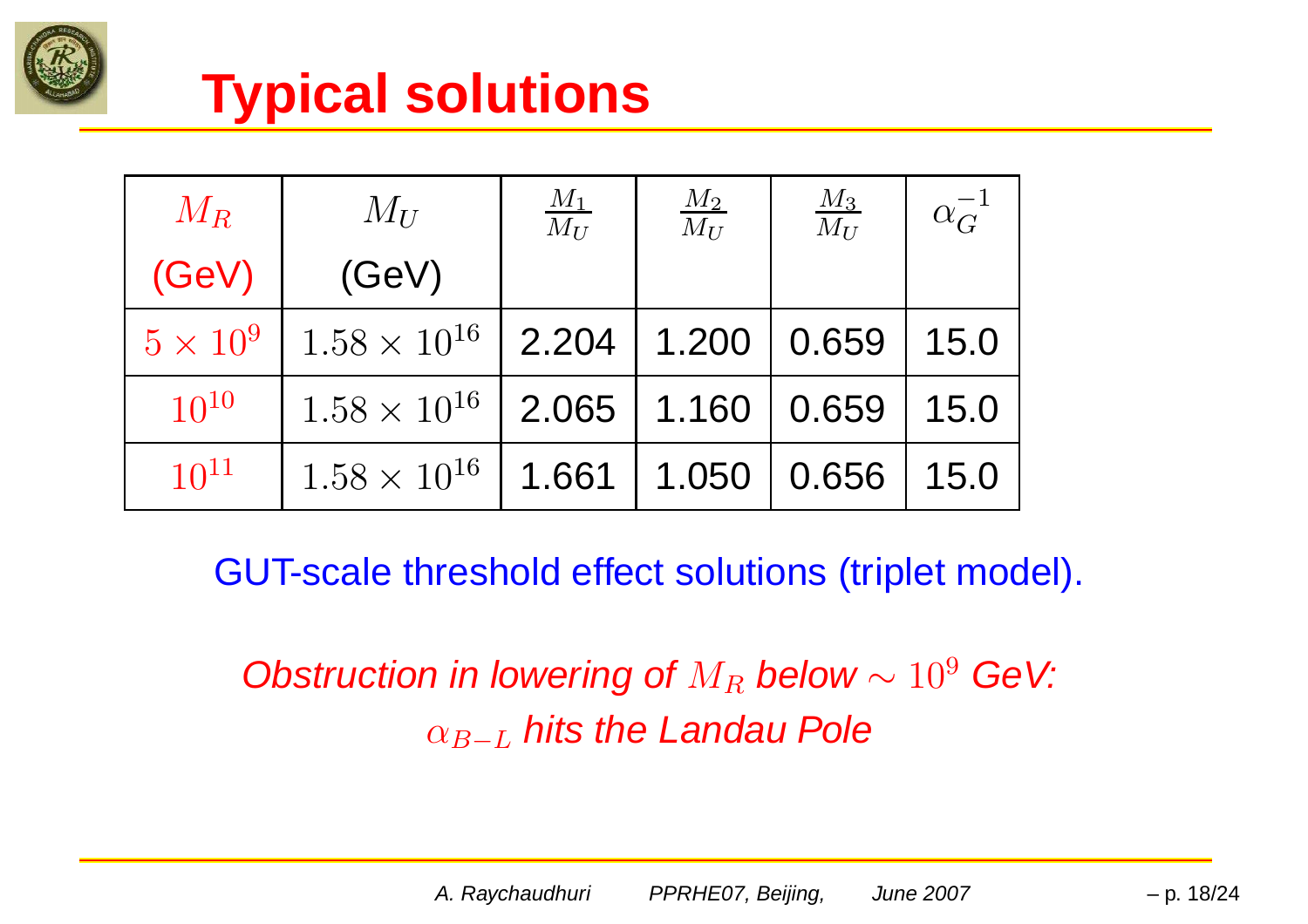

### **Non-renormalizable interactions**

Gauge in variant but non-renormalizable terms could arise from quantum gravity

$$
\mathcal{L}_{NRO} \quad = \quad - \frac{\eta_1}{2 M_G} Tr \left( F_{\mu\nu} \Phi_{210} F^{\mu\nu} \right) - \frac{\eta_2}{2 M_G} Tr \left( F_{\mu\nu} \Phi_{54} F^{\mu\nu} \right).
$$

 $\langle 0|\Phi |0\rangle \neq 0\sim M_U$  produces kinetic-like gauge terms but with different strengths for the subgroups. Defi ning:

$$
\epsilon_1 = \frac{3\eta_1}{4} \frac{M_U}{M_G} \left[\frac{1}{4\pi\alpha_G}\right]^{\frac{1}{2}}, \qquad \epsilon_2 = \frac{3\eta_2}{4} \frac{M_U}{M_G} \left[\frac{1}{15\pi\alpha_G}\right]^{\frac{1}{2}}
$$

corrections to different gauge coupligs are:

$$
\epsilon_{2L} = \epsilon_{2R} = -\frac{3}{2}\epsilon_2, \ \epsilon_{3C} = \epsilon_2 - \epsilon_1, \ \ \epsilon_{BL} = 2\epsilon_1 + \epsilon_2,
$$

where in the RG eqs.,

$$
\Delta_i^{(gr)} = -\frac{\epsilon_i}{\alpha_G}, i = BL, 2L, 2R, 3C.
$$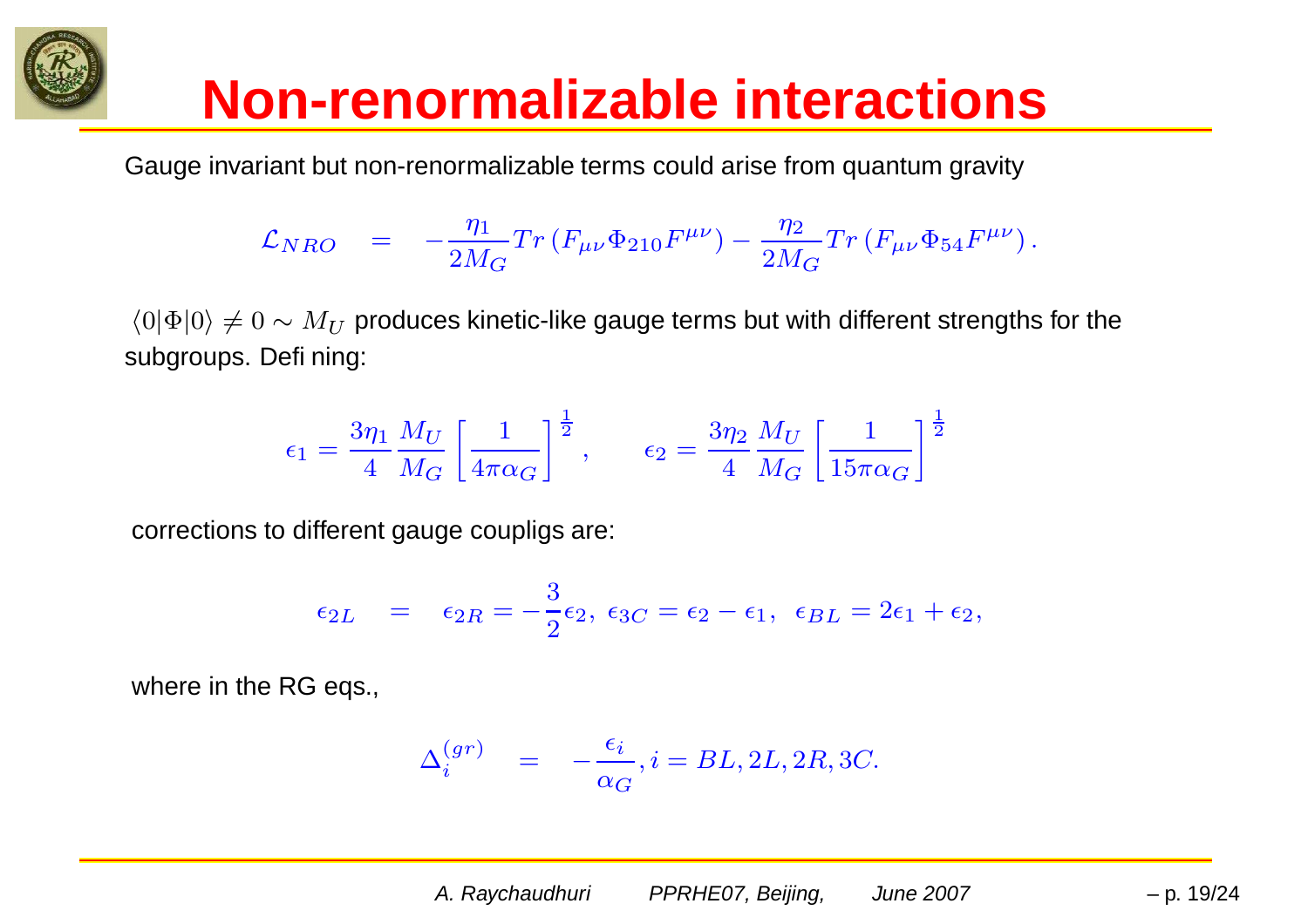

### **Non-renormalizable interactions**

Resulting corrections are:

$$
\left(\Delta\ln\frac{M_R}{M_Z}\right)_{gr}=-\frac{\pi}{7\alpha_G}\left[\epsilon_1+10\epsilon_2\right],\quad \text{ and }\quad\left(\Delta\ln\frac{M_U}{M_Z}\right)_{gr}=\frac{\pi}{7\alpha_G}\left[5\epsilon_2-3\epsilon_1\right].
$$

Depending on  $\eta_i$  low  $M_R$  solutions can be found:

| $M_{R}$  | $M_{II}$              | $\eta_1$ | $\eta_2$ | $\alpha_G^{-1}$ |
|----------|-----------------------|----------|----------|-----------------|
| (GeV)    | (GeV)                 |          |          |                 |
| $10^{9}$ | $3.16 \times 10^{18}$ | 0.305    | 0.96     | 25.00           |
| $10^{7}$ | $3.16 \times 10^{18}$ | 0.494    | 1.16     | 25.64           |
| $10^{6}$ | $8\times10^{17}$      | 2.728    | 4.77     | 25.32           |
| $10^{5}$ | $3.16 \times 10^{18}$ | 0.671    | 1.34     | 25.32           |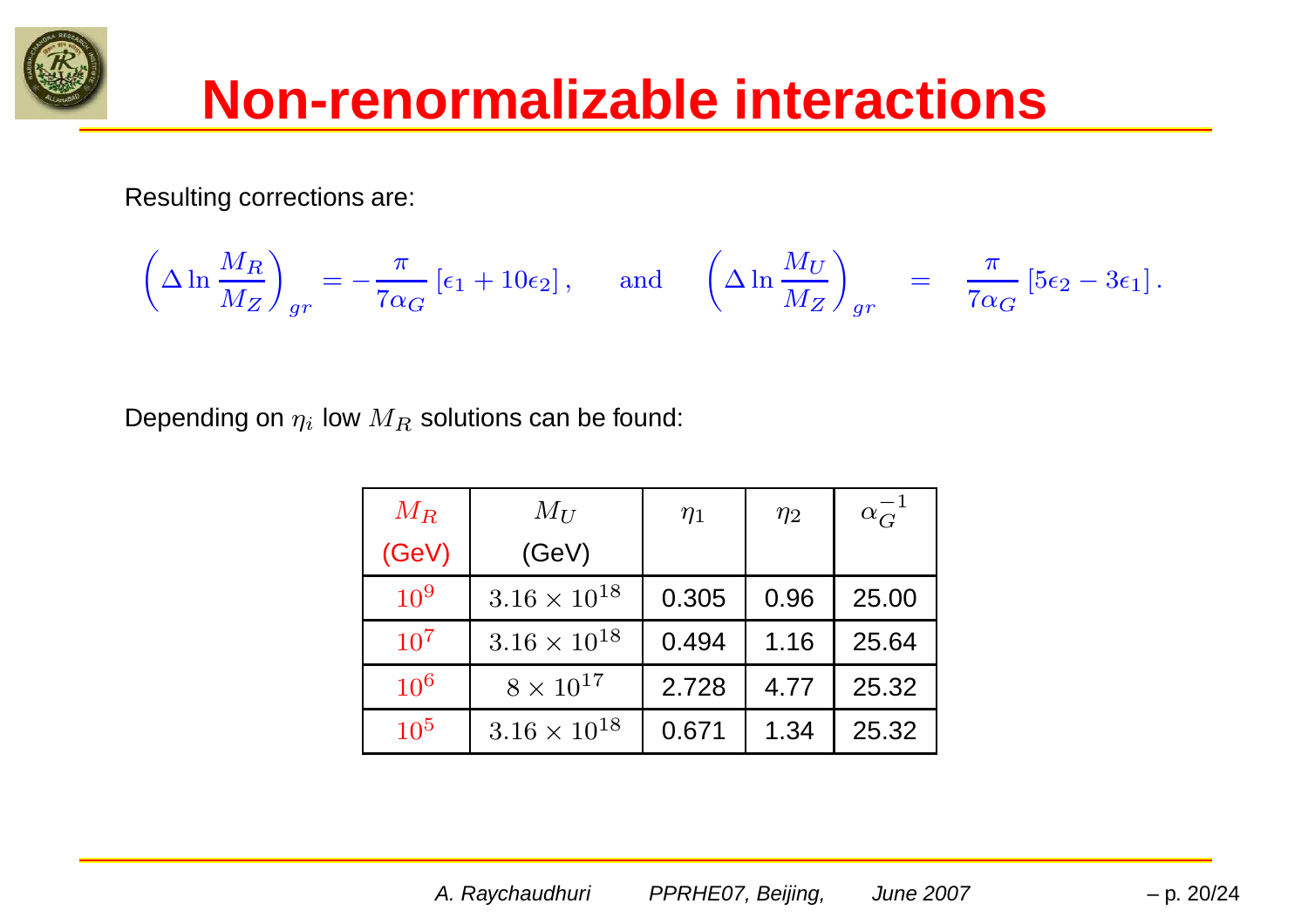

### **Extra multiplets**

Extra light-multiplets at the scale  $M_R$  can affect gauge coupling evolution.

Two Models

| Model        | submultiplets                                                  | SO(10)       |
|--------------|----------------------------------------------------------------|--------------|
| $\mathsf{A}$ | $\sigma(3, 1, 1, 4/3) \oplus \overline{\sigma(3, 1, 1, -4/3)}$ | 45, 210      |
|              | $\eta(1,1,1,2) \oplus \overline{\eta}(1,1,1,-2)$               | 120          |
| B            | $\xi(6,1,1,4/3) \oplus \overline{\xi}(\overline{6},1,1,-4/3)$  | 54,          |
|              | $\eta(1,1,1,2) \oplus \overline{\eta}(1,1,1,-2)$               | 120          |
|              | A pair of $C(1, 2, 2, 0)$                                      | 10, 120, 126 |
|              | $D_L(1,3,1,0) \oplus D_R(1,1,3,0)$                             | 45, 210      |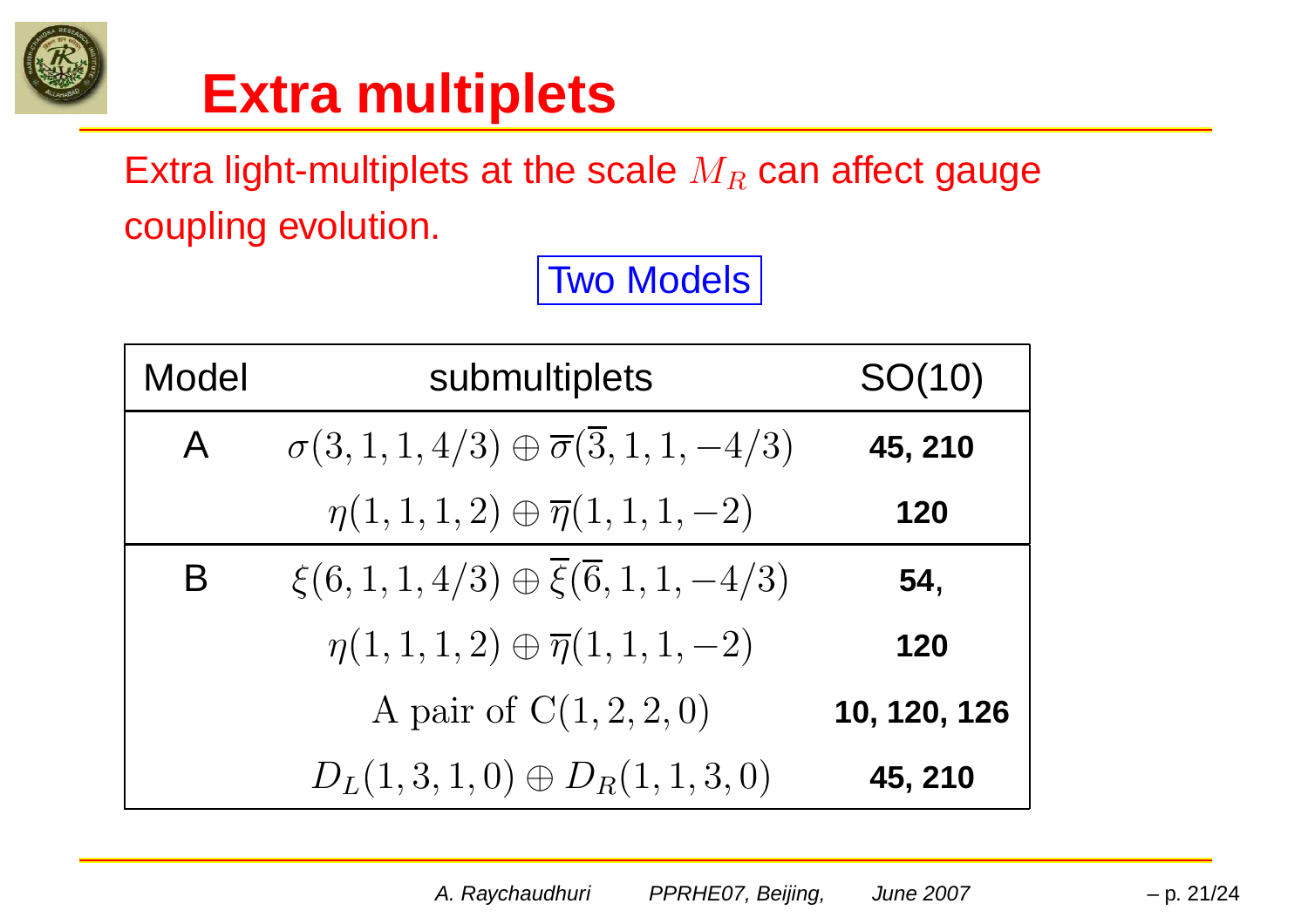

### **Extra multiplets (contd.)**

| <b>Model</b> | $\rm\,M_{R}$    | $M_{U}$               | $\alpha_G^{-1}$ |
|--------------|-----------------|-----------------------|-----------------|
|              | (GeV)           | (GeV)                 |                 |
|              | 10 <sup>9</sup> | $1.15 \times 10^{16}$ | 22.22           |
| $\mathsf{A}$ | $10^{5}$        | $1.10 \times 10^{16}$ | 20.83           |
|              | 10 <sup>4</sup> | $10^{16}$             | 20.40           |
| B            | $10^{9}$        | $1.82 \times 10^{16}$ | 7.58            |
|              | $10^{8}$        | $2.00 \times 10^{16}$ | 10.13           |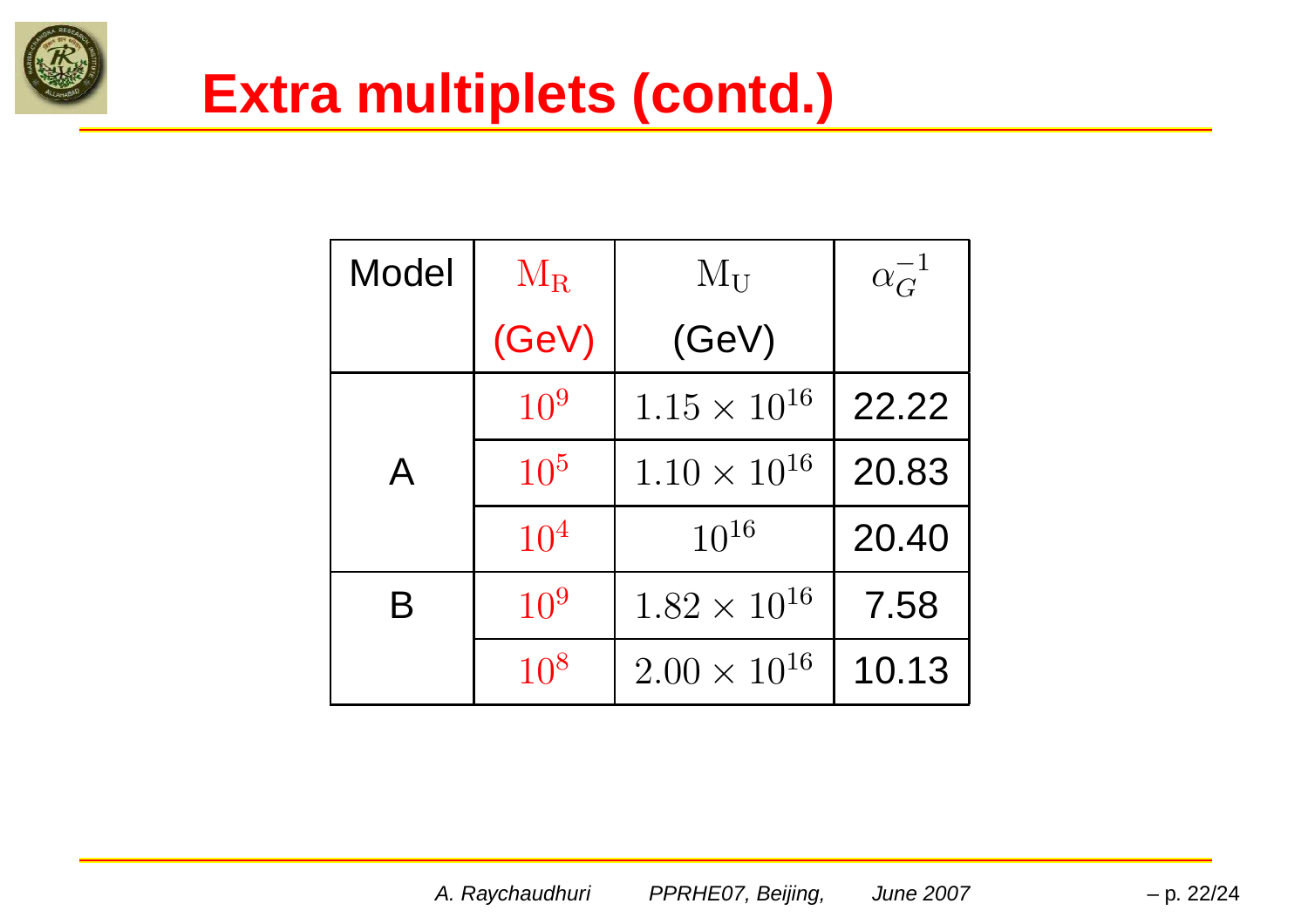

### **Unification with extra multiplets**